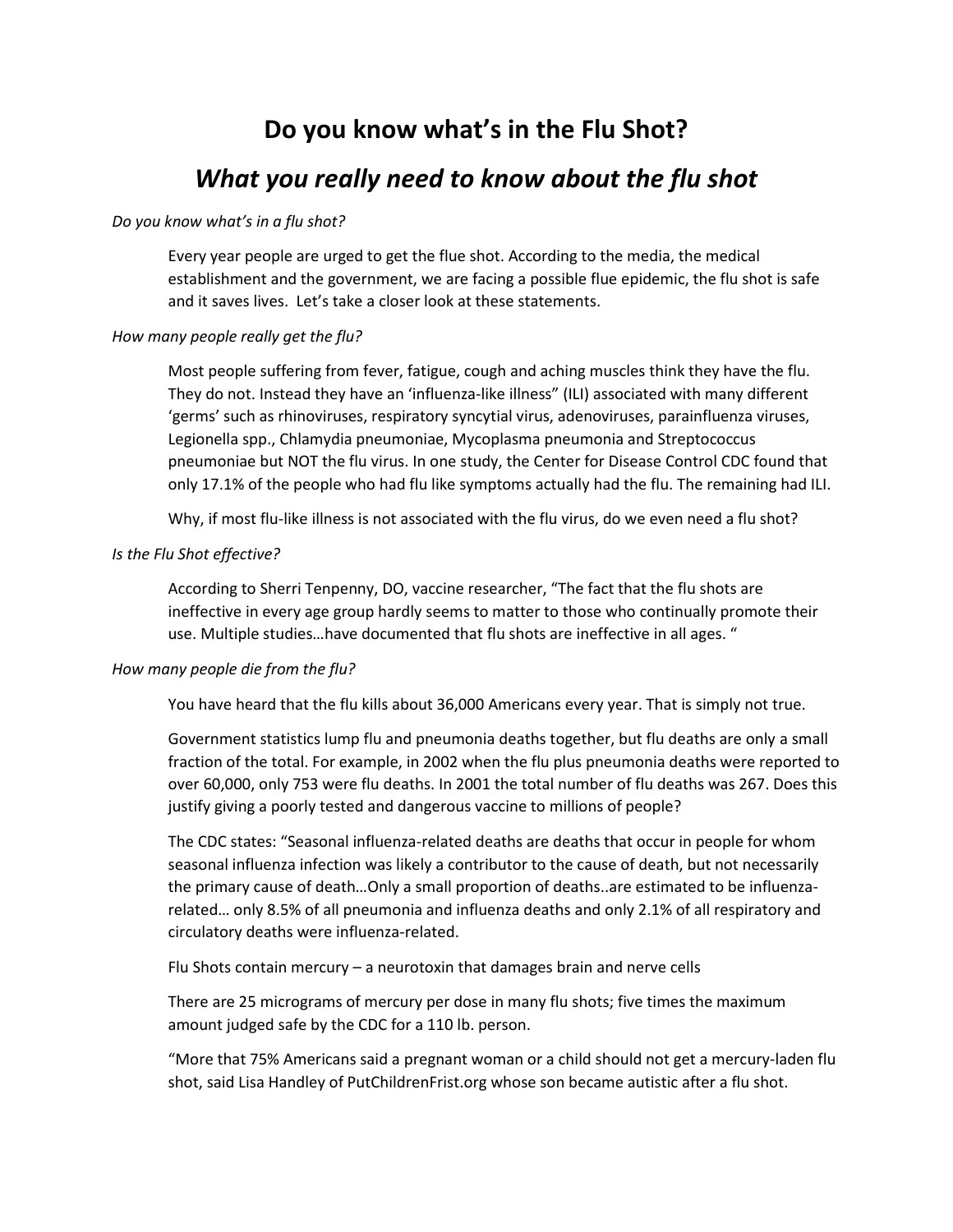### *Flu shot is linked to Alzheimer's*

According to Hugh Fundenberg, MD, the world's leading immunogeneticist, the chances of getting Alzheimer's is ten times higher if an individual has had five consecutive flu shots. Dr. Fundenberg stated that mercury in the shot causes the brain damage.

## *Dangerous and useless during pregnancy*

Vaccinating mothers does not reduce respiratory illness in their newborns or infants. "Maternal influenza vaccination did not significantly affect infant outpatient and inpatient visits for acute respiratory illness."

The American Academy of Pediatrics states "mercury in all of its forms is toxic to the fetus and children. "Yet pediatricians who tell pregnant women not to eat tuna to avoid mercury still recommend the mercury-laden flu shot even though mercury injected into the mother is able to cross the placental barrier and enter the fetus.

## *Flu shot for Children?*

In 1999, 25 children died from the flu in the entire US. In 2000 that number decreased to 19, to 13, and to 12, in 2002. The CDC began to push for the flu shots for kids in 2003. That year the number of flu deaths in children jumped to 90. From 2010 to 2016 the annual average number of flu-associated pediatric deaths was 113.

## *Shot damages the immune system*

No one knows the4 long-term consequences of repeated influenza vaccinations – It's never been tested (same with all vaccines). Repeated vaccination at a young age increases the risk of influenza in older age. This is possible due to overall weakening of the immune system. However, natural flu infection strengthens the immune system.

## *Flu shot is not completely tested*

It is not known if flu vaccines can cause cancer, mutations, sterility, reproductive problems or fetal harm when given during pregnancy. It is also not known if flu vaccine is excreted in human milk.

## *Does the flu shot save lives among the elderly?*

Even though immunization rates in those over 65 have increased 50% in the past 20 years researchers found no decline in flu-related deaths. Researchers report that studies "substantially" overestimate the vaccine's benefit.

## *No effect on complications*

A review of 50 reports that included 70,000 participants found that flu vaccination had no effect ton hospital admissions or complication rates. The vaccine caused harm and Guillain-Barre Syndrome. "There is no evidence that they [flu vaccines] affect complications, such as pneumonia, or transmission…"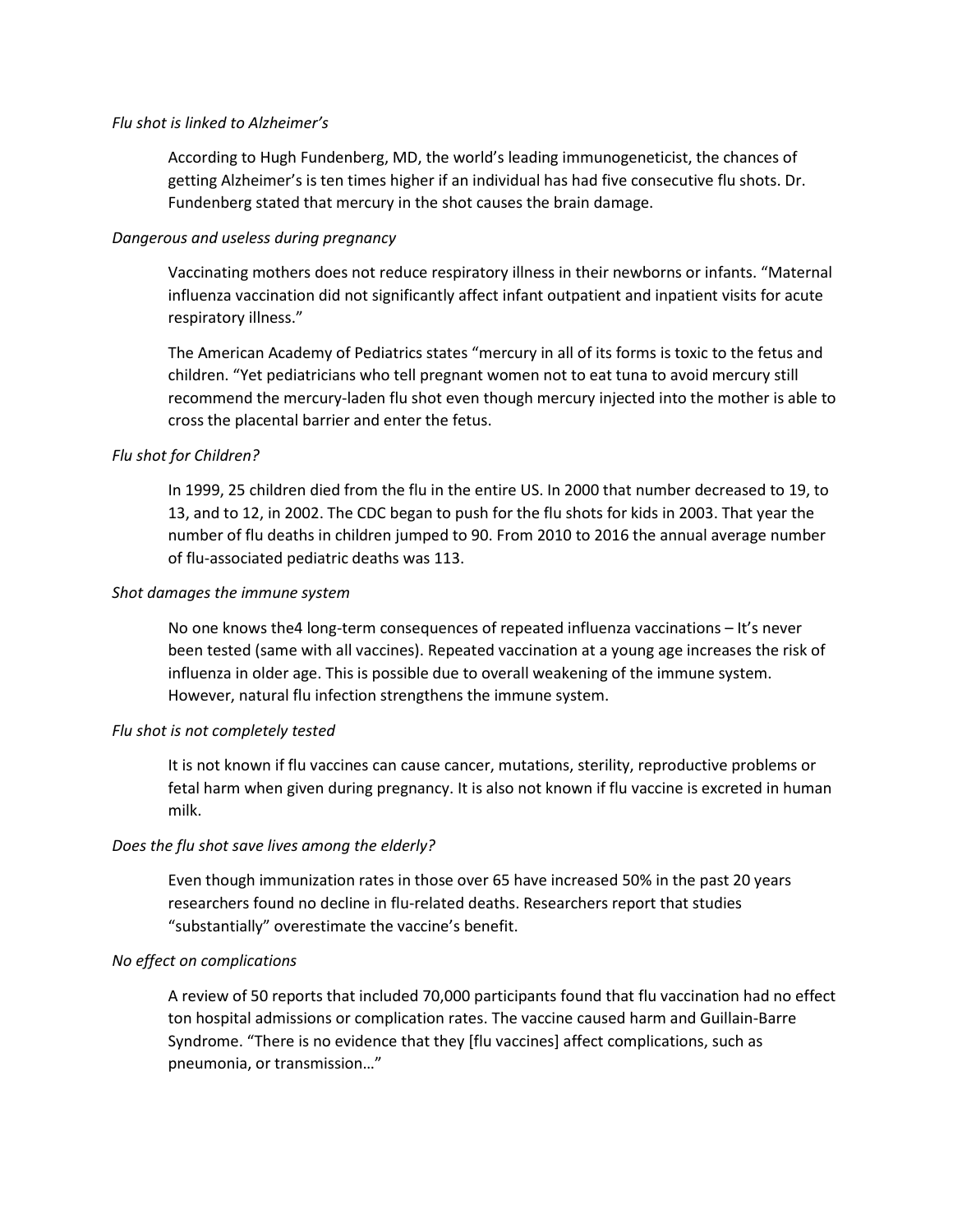## *Benefits of symptoms*

Hippocrates, the "Father of Medicine," recognized the role symptoms play in the larger picture of health when he wrote, "Diseases are crises of purification, of toxic elimination. Symptoms are the natural defense of the body. We call them diseases, but in fact they are the cure of diseases".

For example, flu sufferers who took aspirin or acetaminophen were sick 3-5 days longer than people who did not take the drugs.

The cleansing or detoxifying aspect of illness (fever, vomiting, diarrhea, sweating) may be why getting colds, flu and infectious diseases is associated with decreased risk of cancer.

Researchers found that those who had febrile infectious childhood diseases have less cancer as adults while another study revealed that 'a history of common cold colds or…influenza…was associated with a decreased risk of stomach, colon, rectum and ovarian cancer.

Don't let fear tactics dictate your healthcare decisions.

Make an informed choice.

Nobody really knows what this mixture of chemicals and microorganisms does in our bodies.

# **Ingredients**

## *Egg protein*

Many flu vaccines are made by growing the viruses inside fertilized chicken eggs. This means that they contain a small amount of egg protein. A newer version of the vaccine, called Flucelvax, is grown in animal cells instead.

People allergic to egg or chicken or to any of the other ingredients in a vaccine can become seriously ill from the vaccination.

## *Preservatives*

Vaccine manufacturers add the preservative thimerosal to multidose vaccine vials. Thimerosal prevents dangerous bacteria and fungi from getting into the vial with each use.

Thimerosal contains mercury, which can be toxic in large doses. There isn't enough evidence to show the small amount contained in the flu vaccine is dangerous. But if you're concerned, thimerosal-free versions of the flu vaccine are available.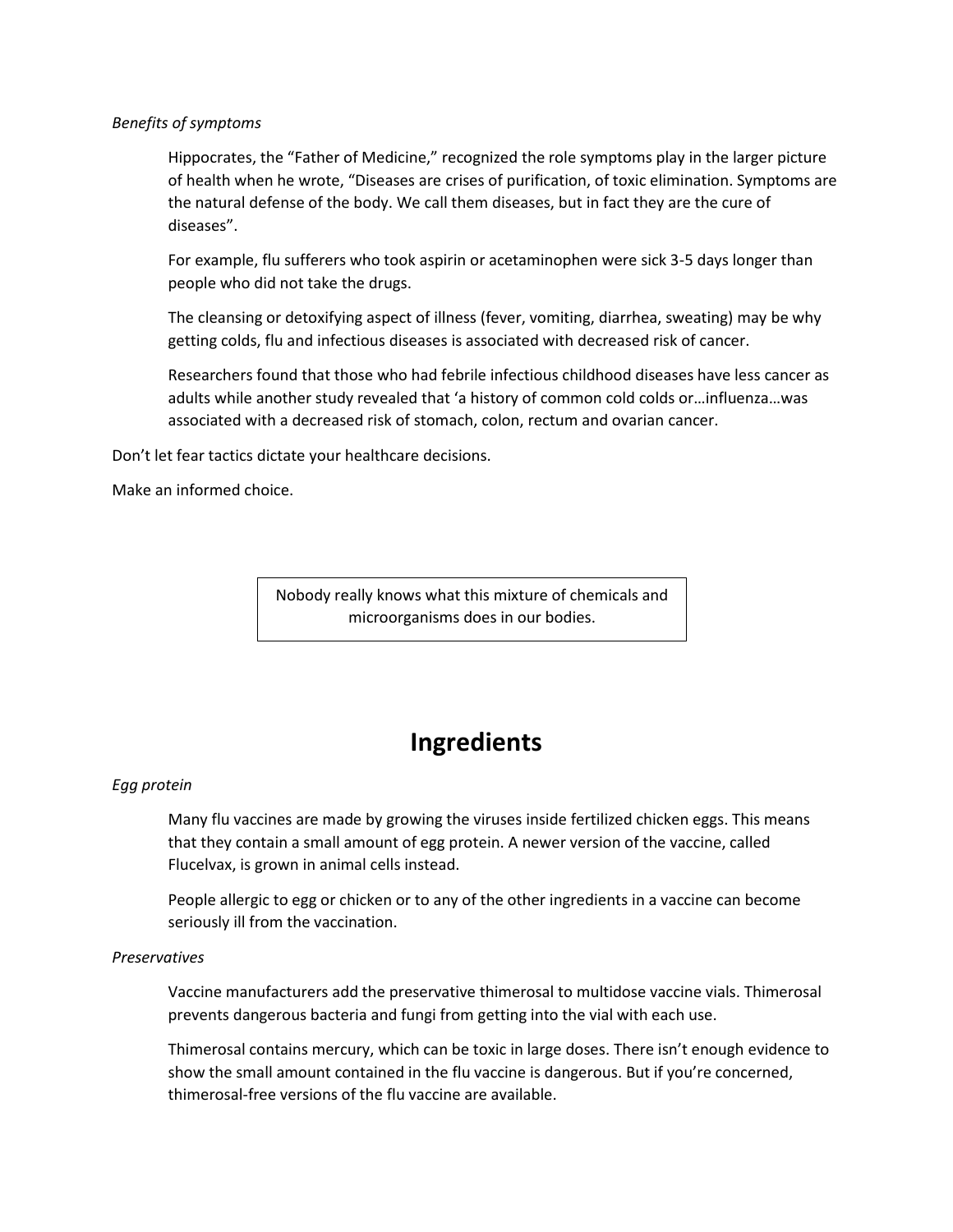#### *Mercury*

One of the most poisonous substances known. Has an affinity for the brain, gut, liver, bone marrow and kidneys. Symptom of mercury toxicity are similar to those of autism.

### *Stabilizers*

Sucrose, sorbitol, and monosodium glutamate (MSG) are used to keep vaccines stable. They prevent vaccines from losing potency, even when exposed to heat and light.

Sucrose is the same table sugar you spoon into coffee and sprinkle on berries. Sorbitol is an artificial sweetener that's also found in chewing gum. MSG is a flavor enhancer. Commonly thought of as an additive in Chinese food, it's used in many processed foods. Though certain people are sensitive to MSG, the amount found in the flu vaccine is very small.

### *Antibiotics*

Neomycin sulfate, gentamicin, and other antibiotics are added to vaccines in very small amounts. They stop bacteria from contaminating the vaccine. Interferes with Vitamin B6 absorption. Can cause epilepsy and mental retardation. Allergic reactions can be mild to lifethreatening.

## *Polysorbate 80*

This emulsifier prevents sauces and salad dressings from separating. In vaccines, polysorbate 80 keeps all the ingredients evenly distributed. Though large doses can cause some people to have reactions, the amount in the flu vaccine is very small. Known to cause cancer in animals.

### *Formaldehyde*

This natural compound is found in household products from glues and other adhesives to pressed-wood furniture. Formaldehyde is a gas that is soluble in water. It's used in the flu vaccine to inactivate influenza virus.

Routine exposure to large doses of formaldehyde is linked to eye and throat irritation, breathing trouble, and a higher risk for certain cancers. Linked to leukemia and brain cancers.

Major component of embalming fluid; suspected gastrointestinal, liver, immune system, nerve, reproductive system and respiratory poison.

#### *Sodium phosphate*

Symptoms may include vomiting, lethargy, diarrhea, blood chemistry effects, heart disturbances and central nervous system effects; inflammation and pain on prolonged contact, especially with moist skin.

## *Gelatin*

Produced from selected pieces of calf and cattle skins, demineralized cattle bone and port skim. Allergic reactions have been reported.